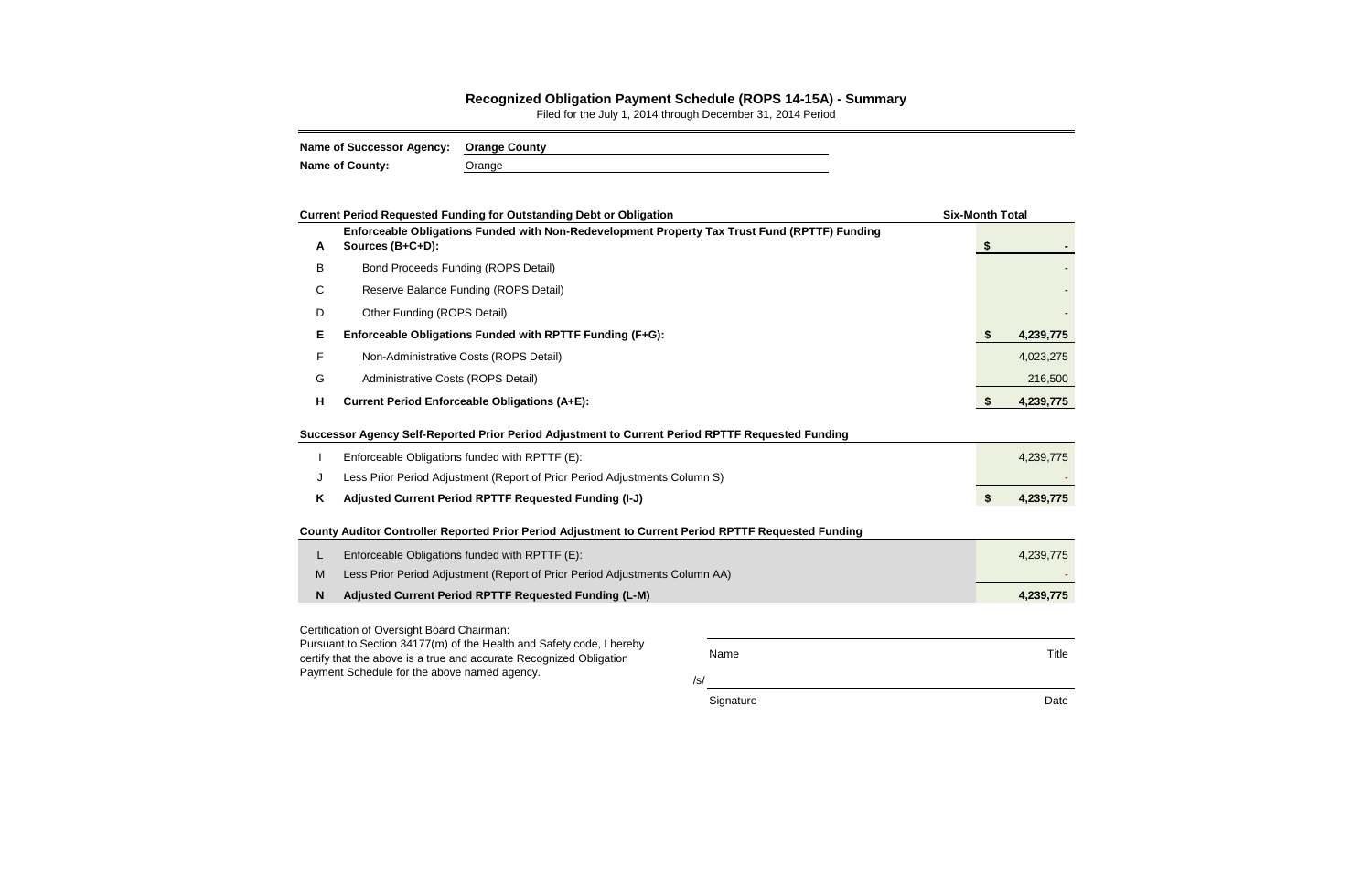|       |                                                             |                                                      |                                             |                                               |                                             | Recognized Obligation Payment Schedule (ROPS) 14-15A - ROPS Detail<br>July 1, 2014 through December 31, 2014<br>(Report Amounts in Whole Dollars) |                              |                                                |         |                                           |             |                       |                              |                            |                                 |                  |
|-------|-------------------------------------------------------------|------------------------------------------------------|---------------------------------------------|-----------------------------------------------|---------------------------------------------|---------------------------------------------------------------------------------------------------------------------------------------------------|------------------------------|------------------------------------------------|---------|-------------------------------------------|-------------|-----------------------|------------------------------|----------------------------|---------------------------------|------------------|
|       |                                                             |                                                      |                                             |                                               |                                             |                                                                                                                                                   |                              |                                                |         |                                           |             |                       |                              |                            |                                 |                  |
| A     | в                                                           | C.                                                   | D                                           | E                                             |                                             | G                                                                                                                                                 | H                            |                                                | J       |                                           |             | M                     | $\mathsf{N}$                 | $\mathbf{o}$               |                                 | P                |
|       |                                                             |                                                      |                                             |                                               |                                             |                                                                                                                                                   |                              |                                                |         |                                           |             | <b>Funding Source</b> |                              |                            |                                 |                  |
|       |                                                             |                                                      |                                             |                                               |                                             |                                                                                                                                                   |                              |                                                |         | Non-Redevelopment Property Tax Trust Fund | (Non-RPTTF) |                       | <b>RPTTF</b>                 |                            |                                 |                  |
| Item# | Project Name / Debt Obligation                              | <b>Obligation Type</b>                               | Contract/Agreement<br><b>Execution Date</b> | Contract/Agreement<br><b>Termination Date</b> | Payee                                       | <b>Description/Project Scope</b>                                                                                                                  | Project Area                 | <b>Total Outstanding</b><br>Debt or Obligation | Retired | Bond Proceeds   Reserve Balance           |             | <b>Other Funds</b>    | Non-Admin                    | Admin                      |                                 | Six-Month Total  |
|       |                                                             |                                                      |                                             |                                               |                                             |                                                                                                                                                   |                              | 53,785,187<br>$\mathbb{S}$                     |         | $\sqrt{S}$                                |             | l Si                  | $4,023,275$ \$<br>$\sqrt{S}$ | $216,500$ \$               |                                 | 4,239,775        |
|       | 1 Utility Undergrounding<br>2 Agency Administration         | Improvement/Infrastr 3/24/2009<br><b>Admin Costs</b> | 1/1/2014                                    | 12/31/2099<br>6/30/2014                       | City of Newport Beach<br>County of Orange   | <b>Undergrounding Utility Poles</b><br>Staff Salaries, Benefits, etc.                                                                             | <b>SAH</b><br>Administration |                                                | Y<br>N  |                                           |             |                       |                              | $125,000$ \$               | - \$                            | 125,000          |
|       | 3 Annexation Agreement                                      | Miscellaneous                                        | 7/6/1999                                    | 12/31/2099                                    | City of Lake Forest                         | Property Tax Allocation                                                                                                                           | <b>NDAPP</b>                 |                                                | N       |                                           |             |                       |                              |                            | $\sqrt{3}$                      |                  |
|       | 4 Annexation Agreement (interest)                           | Miscellaneous                                        | 7/6/1999                                    | 12/31/2099                                    | City of Lake Forest                         | <b>Interest Earned On Property</b>                                                                                                                | <b>NDAPP</b>                 |                                                | N       |                                           |             |                       |                              |                            | \$                              |                  |
|       | 5 Special Counsel                                           | Professional                                         | 6/23/2009                                   | 12/31/2099                                    | Burke, Williams, Sorensen                   | <b>Tax Allocation</b><br>Special Counsel to Successor Agency                                                                                      | SAH/NDAPP                    | 120,000                                        | N       |                                           |             |                       | 30,000                       |                            | $\mathfrak{S}$                  | 30,000           |
|       | 6 Special Counsel                                           | Services<br>Professional                             | 6/23/2009                                   | 12/31/2099                                    | Goldfarb & Lipman                           | Special Counsel to Successor Agency                                                                                                               | SAH/NDAPP                    | 120,000                                        | N       |                                           |             |                       | 30,000                       |                            | $\mathfrak{S}$                  | 30,000           |
|       |                                                             | Services                                             |                                             |                                               |                                             |                                                                                                                                                   |                              |                                                |         |                                           |             |                       |                              |                            |                                 |                  |
|       | 16 2003 OCDA Tax Allocation<br><b>Refunding Bonds</b>       | Fees                                                 | 3/1/2004                                    | 9/1/2023                                      | US Bank                                     | Principal and Interest Debt service for SAH<br>1993 OCDA Santa Ana Heights Tax<br>Allocation Rev Bonds                                            |                              | 26,536,506                                     | N       |                                           |             |                       | 2,129,831                    |                            | $\mathfrak{S}$                  | 2,129,831        |
|       | 17 2001 OCDA Tax Allocation<br><b>Refunding Bonds</b>       | Fees                                                 | 3/1/2002                                    | 9/1/2022                                      | <b>US Bank</b>                              | Principal and Interest Debt service for<br>2001 OCDA NDAPP Tax Allocation<br><b>Rev Bonds</b>                                                     | SAH/NDAPP                    | 18,922,681                                     | N       |                                           |             |                       | 1,803,694                    |                            | <b>S</b>                        | 1,803,694        |
|       | 18 Bankruptcy Recovery Contribution                         | Miscellaneous                                        | 7/1/1996                                    | 9/30/2016                                     | County General Fund                         | Per Health and Safety Code 33670.9                                                                                                                | SAH/NDAPP                    | 8,000,000                                      | N       |                                           |             |                       |                              |                            | $\sqrt{3}$                      |                  |
|       | 19 Bond Debt Service Project Cost                           | Fees                                                 | 3/1/2002                                    | 9/1/2023                                      | County of Orange<br>Treasurer/Tax Collector | <b>Treasury Investment Charge</b>                                                                                                                 | SAH/NDAPP                    | 15,000                                         | N       |                                           |             |                       | 7,500                        |                            | $\mathbb{S}$                    | 7,500            |
|       | 20 Bond Debt Service Project Cost                           | Fees                                                 | 3/1/2002                                    | 9/2/2023                                      |                                             | David Taussig & Associates Bond Continuing Disclosure Service                                                                                     | SAH/NDAPP                    | 1,500                                          | N       |                                           |             |                       | 750                          |                            | - \$                            | 750              |
|       | 21 Bond Debt Service Project Cost                           | Fees                                                 | 3/1/2002                                    | 9/1/2023                                      | Amtec                                       | Arbitrage Calculation and Reporting                                                                                                               | SAH/NDAPP                    | 1,200                                          | N       |                                           |             |                       | 1,200                        |                            | \$                              | 1,200            |
|       | 22 Bond Debt Service Project Cost                           | Fees                                                 | 3/1/2002                                    | 9/1/2023                                      | <b>US Bank</b>                              | <b>Bank Trustee Service</b>                                                                                                                       | SAH/NDAPP                    | 5,300                                          | N       |                                           |             |                       | 5,300                        |                            | $\mathbb{S}$                    | 5,300            |
|       | 23 Bond Debt Service Project Cost                           | Fees                                                 | 9/9/1998                                    | 9/9/2013                                      | Stradling, Yocca, Carlson,<br>Rauth         | <b>Bond Counsel</b>                                                                                                                               | SAH/NDAPP                    | 15,000                                         | N       |                                           |             |                       | 7,500                        |                            | $\mathfrak{S}$                  | 7,500            |
|       | 24 General Counsel - Debt Service                           | Fees                                                 | 4/8/2009                                    | 4/18/2013                                     | Orrick, Herrington, Sutcliffe Bond Counsel  |                                                                                                                                                   | SAH/NDAPP                    | 15,000                                         | N       |                                           |             |                       | 7,500                        |                            | - \$                            | 7,500            |
|       | 25 Bond Administration<br>26 Housing Entity Admin Allowance | Fees<br><b>Admin Costs</b>                           | 3/1/2002<br>7/1/2014                        | 9/1/2023<br>7/1/2018                          | County of Orange<br>Orange County Housing   | <b>Staff Salaries and Benefits</b><br>Admin Fee per AB 471                                                                                        | SAH/NDAPP<br>SAH/NDAPP       | 33,000                                         | N<br>N. |                                           |             |                       |                              | $16,500$ \$<br>$75,000$ \$ |                                 | 16,500<br>75,000 |
|       |                                                             |                                                      |                                             |                                               |                                             |                                                                                                                                                   |                              |                                                |         |                                           |             |                       |                              |                            | $\sqrt{3}$                      |                  |
|       |                                                             |                                                      |                                             |                                               |                                             |                                                                                                                                                   |                              |                                                |         |                                           |             |                       |                              |                            | $\mathfrak{S}$                  |                  |
|       |                                                             |                                                      |                                             |                                               |                                             |                                                                                                                                                   |                              |                                                |         |                                           |             |                       |                              |                            | $\sqrt{3}$                      |                  |
|       |                                                             |                                                      |                                             |                                               |                                             |                                                                                                                                                   |                              |                                                |         |                                           |             |                       |                              |                            | $\mathfrak{S}$<br>$\mathcal{S}$ |                  |
|       |                                                             |                                                      |                                             |                                               |                                             |                                                                                                                                                   |                              |                                                |         |                                           |             |                       |                              |                            | \$                              |                  |
|       |                                                             |                                                      |                                             |                                               |                                             |                                                                                                                                                   |                              |                                                |         |                                           |             |                       |                              |                            |                                 |                  |
|       |                                                             |                                                      |                                             |                                               |                                             |                                                                                                                                                   |                              |                                                |         |                                           |             |                       |                              |                            | - S                             |                  |
|       |                                                             |                                                      |                                             |                                               |                                             |                                                                                                                                                   |                              |                                                |         |                                           |             |                       |                              |                            | - S                             |                  |
|       |                                                             |                                                      |                                             |                                               |                                             |                                                                                                                                                   |                              |                                                |         |                                           |             |                       |                              |                            |                                 |                  |
|       |                                                             |                                                      |                                             |                                               |                                             |                                                                                                                                                   |                              |                                                |         |                                           |             |                       |                              |                            | - \$                            |                  |
|       |                                                             |                                                      |                                             |                                               |                                             |                                                                                                                                                   |                              |                                                |         |                                           |             |                       |                              |                            | $^{\circ}$                      |                  |
|       |                                                             |                                                      |                                             |                                               |                                             |                                                                                                                                                   |                              |                                                |         |                                           |             |                       |                              |                            | $^{\circ}$<br>$^{\circ}$        |                  |
|       |                                                             |                                                      |                                             |                                               |                                             |                                                                                                                                                   |                              |                                                |         |                                           |             |                       |                              |                            | $^{\circ}$                      |                  |
|       |                                                             |                                                      |                                             |                                               |                                             |                                                                                                                                                   |                              |                                                |         |                                           |             |                       |                              |                            | $^{\circ}$                      |                  |
|       |                                                             |                                                      |                                             |                                               |                                             |                                                                                                                                                   |                              |                                                |         |                                           |             |                       |                              |                            | $^{\circ}$                      |                  |
|       |                                                             |                                                      |                                             |                                               |                                             |                                                                                                                                                   |                              |                                                |         |                                           |             |                       |                              |                            |                                 |                  |
|       |                                                             |                                                      |                                             |                                               |                                             |                                                                                                                                                   |                              |                                                |         |                                           |             |                       |                              |                            | $^{\circ}$                      |                  |
|       |                                                             |                                                      |                                             |                                               |                                             |                                                                                                                                                   |                              |                                                |         |                                           |             |                       |                              |                            | <b>S</b>                        |                  |
|       |                                                             |                                                      |                                             |                                               |                                             |                                                                                                                                                   |                              |                                                |         |                                           |             |                       |                              |                            | $^{\circ}$<br>$^{\circ}$        |                  |
|       |                                                             |                                                      |                                             |                                               |                                             |                                                                                                                                                   |                              |                                                |         |                                           |             |                       |                              |                            | $^{\circ}$                      |                  |
|       |                                                             |                                                      |                                             |                                               |                                             |                                                                                                                                                   |                              |                                                |         |                                           |             |                       |                              |                            | $^{\circ}$                      |                  |
|       |                                                             |                                                      |                                             |                                               |                                             |                                                                                                                                                   |                              |                                                |         |                                           |             |                       |                              |                            | <b>S</b>                        |                  |
|       |                                                             |                                                      |                                             |                                               |                                             |                                                                                                                                                   |                              |                                                |         |                                           |             |                       |                              |                            | $^{\circ}$                      |                  |
|       |                                                             |                                                      |                                             |                                               |                                             |                                                                                                                                                   |                              |                                                |         |                                           |             |                       |                              |                            |                                 |                  |
|       |                                                             |                                                      |                                             |                                               |                                             |                                                                                                                                                   |                              |                                                |         |                                           |             |                       |                              |                            |                                 |                  |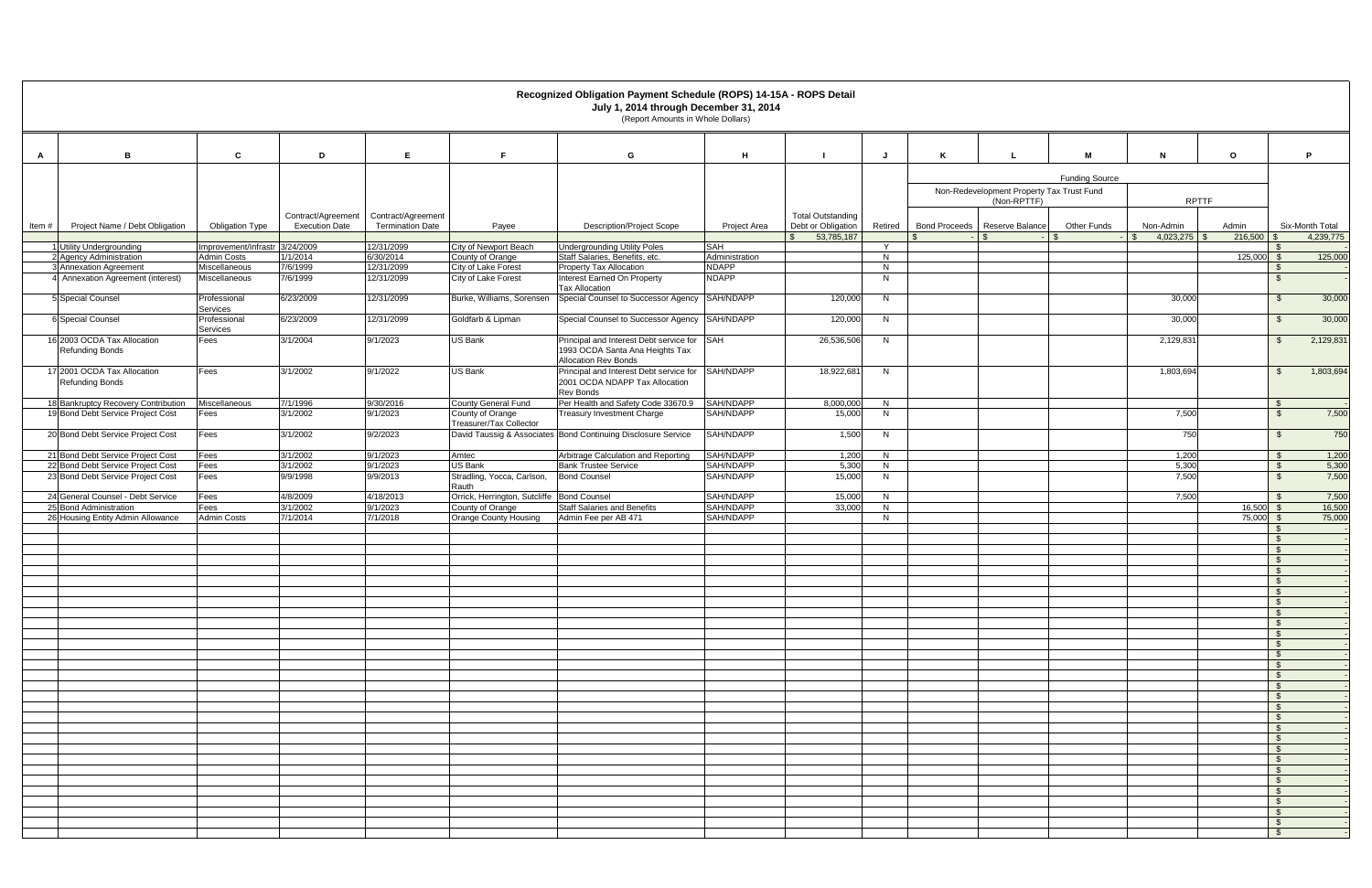|                 | funding source is available or when payment from property                                          |
|-----------------|----------------------------------------------------------------------------------------------------|
| ┫               | ı                                                                                                  |
|                 |                                                                                                    |
| TTF             |                                                                                                    |
|                 |                                                                                                    |
|                 |                                                                                                    |
| lmin and<br>min | <b>Comments</b>                                                                                    |
|                 |                                                                                                    |
| ,557,648        | (G1) - Funds received from OC Parks as payment<br>for Saddleback Vineyards.                        |
|                 | (C2) Funds held in Reserve per indenture<br>document.                                              |
| ,415,539        | (E3) - OFA Remittance for the Saddleback<br>Vineyard Project. Funds remitted to CAC on<br>7/01/13. |
|                 |                                                                                                    |
|                 |                                                                                                    |
| ,142,109        |                                                                                                    |
|                 |                                                                                                    |
| ,142,109        |                                                                                                    |
| ,861,844        |                                                                                                    |
|                 |                                                                                                    |
| ,283,441        |                                                                                                    |
| ,720,512        |                                                                                                    |

## **Recognized Obligation Payment Schedule (ROPS) 14-15A - Report of Cash Balances**

|              | Pursuant to Health and Safety Code section 34177(I), Redevelopment Property Tax Trust Fund (RPTTF) may be listed as a source of payment on the ROPS, but only to the extent no other funding source is available or when payme<br>tax revenues is required by an enforceable obligation. |                                          |                                                |                                                            |                                                                                  |                                    |                        |                                                                                                       |
|--------------|------------------------------------------------------------------------------------------------------------------------------------------------------------------------------------------------------------------------------------------------------------------------------------------|------------------------------------------|------------------------------------------------|------------------------------------------------------------|----------------------------------------------------------------------------------|------------------------------------|------------------------|-------------------------------------------------------------------------------------------------------|
| $\mathsf{A}$ | В                                                                                                                                                                                                                                                                                        | C                                        | D                                              | E                                                          | F                                                                                | G                                  | H                      |                                                                                                       |
|              |                                                                                                                                                                                                                                                                                          |                                          |                                                | <b>Fund Sources</b>                                        |                                                                                  |                                    |                        |                                                                                                       |
|              |                                                                                                                                                                                                                                                                                          |                                          | <b>Bond Proceeds</b>                           | <b>Reserve Balance</b>                                     |                                                                                  | Other                              | <b>RPTTF</b>           |                                                                                                       |
|              | <b>Cash Balance Information by ROPS Period</b>                                                                                                                                                                                                                                           | Bonds Issued<br>on or before<br>12/31/10 | <b>Bonds Issued</b><br>on or after<br>01/01/11 | Prior ROPS period<br>balances and DDR<br>balances retained | Prior ROPS<br><b>RPTTF</b><br>distributed as<br>reserve for next<br>bond payment | Rent,<br>Grants,<br>Interest, Etc. | Non-Admin and<br>Admin | <b>Comments</b>                                                                                       |
|              | ROPS 13-14A Actuals (07/01/13 - 12/31/13)                                                                                                                                                                                                                                                |                                          |                                                |                                                            |                                                                                  |                                    |                        |                                                                                                       |
|              | Beginning Available Cash Balance (Actual 07/01/13)<br>Note that for the RPTTF, 1 + 2 should tie to columns J and O in the Report<br>of Prior Period Adjustments (PPAs)                                                                                                                   |                                          |                                                |                                                            |                                                                                  | 2,300,623                          |                        | (G1) - Funds received from OC Parks as payme<br>6,557,648 for Saddleback Vineyards.                   |
|              | 2 Revenue/Income (Actual 12/31/13)<br>Note that the RPTTF amounts should tie to the ROPS 13-14A distribution<br>from the County Auditor-Controller during June 2013                                                                                                                      | 2,995,603                                |                                                |                                                            |                                                                                  |                                    |                        | (C2) Funds held in Reserve per indenture<br>document.                                                 |
|              | 3 Expenditures for ROPS 13-14A Enforceable Obligations (Actual<br>12/31/13<br>Note that for the RPTTF, $3 + 4$ should tie to columns L and Q in the Report<br>of PPAs                                                                                                                    |                                          |                                                | 2,300,623                                                  |                                                                                  |                                    | 5,415,539              | (E3) - OFA Remittance for the Saddleback<br>Vineyard Project. Funds remitted to CAC on<br>$7/01/13$ . |
|              | Retention of Available Cash Balance (Actual 12/31/13)<br>Note that the RPTTF amount should only include the retention of reserves<br>for debt service approved in ROPS 13-14A                                                                                                            |                                          |                                                |                                                            |                                                                                  |                                    |                        |                                                                                                       |
|              | <b>ROPS 13-14A RPTTF Prior Period Adjustment</b><br>Note that the RPTTF amount should tie to column S in the Report of PPAs.                                                                                                                                                             |                                          |                                                | No entry required                                          |                                                                                  |                                    |                        |                                                                                                       |
|              | 6 Ending Actual Available Cash Balance<br>C to G = $(1 + 2 - 3 - 4)$ , H = $(1 + 2 - 3 - 4 - 5)$                                                                                                                                                                                         | $2,995,603$ \$                           |                                                | $(2,300,623)$ \$<br>\$                                     |                                                                                  | 2,300,623<br>\$.                   | 1,142,109<br>- \$      |                                                                                                       |
|              | ROPS 13-14B Estimate (01/01/14 - 06/30/14)                                                                                                                                                                                                                                               |                                          |                                                |                                                            |                                                                                  |                                    |                        |                                                                                                       |
|              | 7 Beginning Available Cash Balance (Actual 01/01/14)<br>$(C, D, E, G = 4 + 6, F = H4 + F4 + F6, and H = 5 + 6)$                                                                                                                                                                          | $2,995,603$ \$                           |                                                | $(2,300,623)$ \$<br>\$                                     |                                                                                  | $\frac{2}{3}$<br>2,300,623         | 1,142,109<br>- \$      |                                                                                                       |
|              | 8  Revenue/Income (Estimate 06/30/14)<br>Note that the RPTTF amounts should tie to the ROPS 13-14B distribution<br>from the County Auditor-Controller during January 2014                                                                                                                |                                          |                                                |                                                            |                                                                                  |                                    | 5,861,844              |                                                                                                       |
|              | 9 Expenditures for 13-14B Enforceable Obligations (Estimate 06/30/14)                                                                                                                                                                                                                    |                                          |                                                |                                                            |                                                                                  |                                    | 4,283,441              |                                                                                                       |
|              | 10 Retention of Available Cash Balance (Estimate 06/30/14)<br>Note that the RPTTF amounts may include the retention of reserves for<br>debt service approved in ROPS 13-14B                                                                                                              |                                          |                                                |                                                            |                                                                                  |                                    |                        |                                                                                                       |
|              | 11 Ending Estimated Available Cash Balance (7 + 8 - 9 -10)                                                                                                                                                                                                                               | $2,995,603$ \$                           |                                                | \$<br>$(2,300,623)$ \$                                     |                                                                                  | \$<br>2,300,623                    | 2,720,512<br>- \$      |                                                                                                       |

(Report Amounts in Whole Dollars)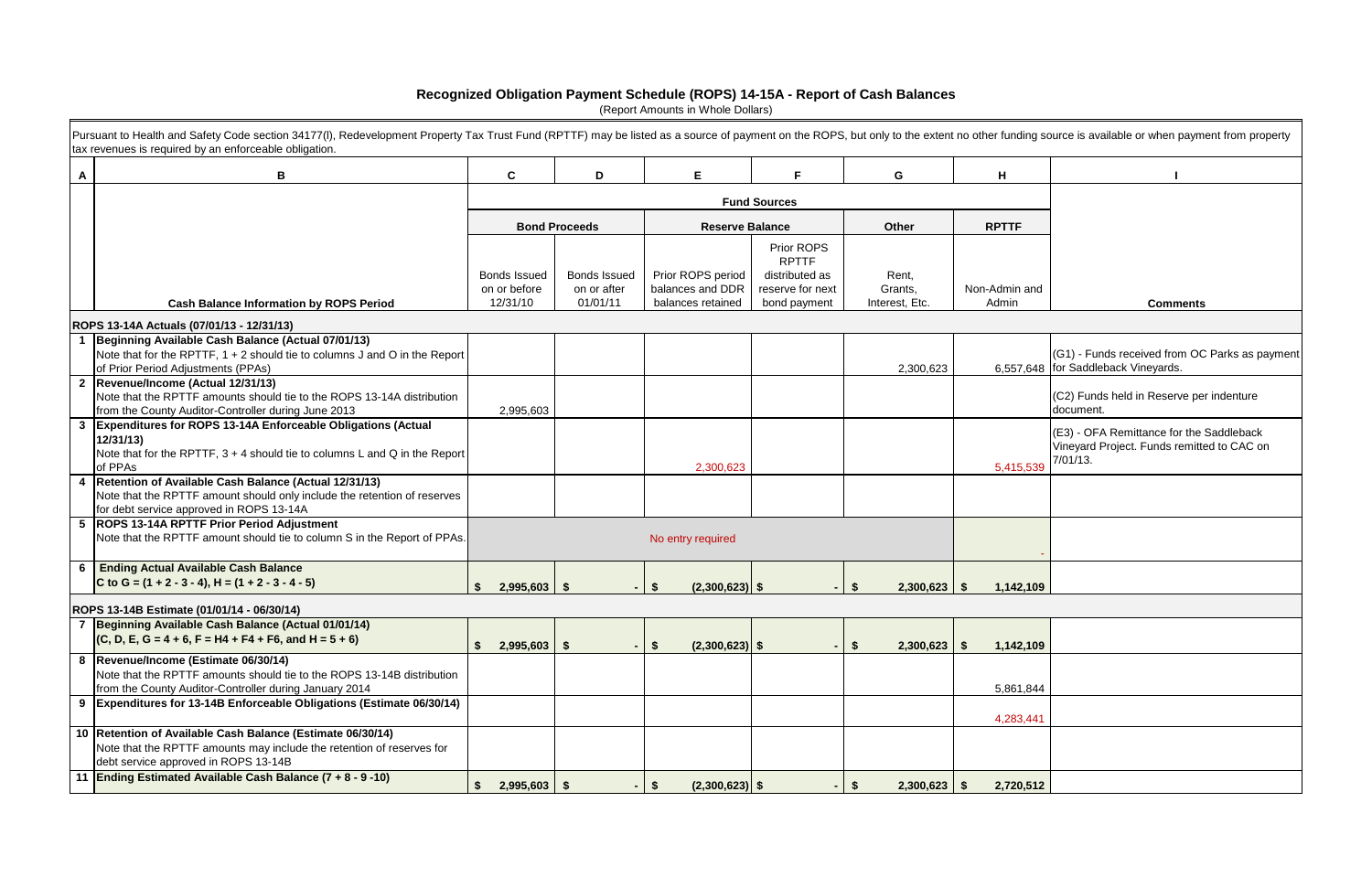| Recognized Obligation Payment Schedule (ROPS) 14-15A - Report of Prior Period Adjustments<br>Reported for the ROPS 13-14A (July 1, 2013 through December 31, 2013) Period Pursuant to Health and Safety Code (HSC) section 34186 (a)<br>(Report Amounts in Whole Dollars) |                                                                                                                                                                                                                                                                                                                                                                                                                                                                                                                                   |                      |                               |                      |                                                            |                               |                     |                                                                |                           |                                                                                                                                                                                                                                                                                                                                                                                     |                               |                   |                                                         |                                                                                                      |                    |                               |                             |                               |                  |                   |                                                                                                                          |                     |
|---------------------------------------------------------------------------------------------------------------------------------------------------------------------------------------------------------------------------------------------------------------------------|-----------------------------------------------------------------------------------------------------------------------------------------------------------------------------------------------------------------------------------------------------------------------------------------------------------------------------------------------------------------------------------------------------------------------------------------------------------------------------------------------------------------------------------|----------------------|-------------------------------|----------------------|------------------------------------------------------------|-------------------------------|---------------------|----------------------------------------------------------------|---------------------------|-------------------------------------------------------------------------------------------------------------------------------------------------------------------------------------------------------------------------------------------------------------------------------------------------------------------------------------------------------------------------------------|-------------------------------|-------------------|---------------------------------------------------------|------------------------------------------------------------------------------------------------------|--------------------|-------------------------------|-----------------------------|-------------------------------|------------------|-------------------|--------------------------------------------------------------------------------------------------------------------------|---------------------|
|                                                                                                                                                                                                                                                                           | ROPS 13-14A Successor Agency (SA) Self-reported Prior Period Adjustments (PPA): Pursuant to HSC Section 34186 (a), SAs are required to report the differences between their actual available funding and their actual expendit<br>Redevelopment Property Tax Trust Fund (RPTTF) approved for the ROPS 14-15A (July through December 2014) period will be offset by the SA's self-reported ROPS 13-14A prior period adjustment. HSC Section 34186 (a) also specif<br>the county auditor-controller (CAC) and the State Controller. |                      |                               |                      |                                                            |                               |                     |                                                                |                           | ROPS 13-14A CAC PPA: To be completed by the CAC upon submittal of the ROPS 14-15A by the SA to Finance and<br>the CAC. Note that CACs will need to enter their own formulas at the line item level pursuant to the manner in which they<br>calculate the PPA. Also note that the admin amounts do not need to be listed at the line item level and may be entered<br>as a lump sum. |                               |                   |                                                         |                                                                                                      |                    |                               |                             |                               |                  |                   |                                                                                                                          |                     |
| A                                                                                                                                                                                                                                                                         | $\overline{B}$                                                                                                                                                                                                                                                                                                                                                                                                                                                                                                                    | $\mathbf{c}$<br>D    | E.<br><b>F</b>                | G<br>H               |                                                            | K                             |                     | <b>M</b>                                                       |                           | $\circ$                                                                                                                                                                                                                                                                                                                                                                             | P                             | $\mathbf Q$       | $\mathbb{R}$                                            | $\mathbf{s}$                                                                                         | T                  | $\mathbf{U}$                  | W<br>V                      | $\mathbf{x}$                  |                  | $\mathsf{z}$      | AA                                                                                                                       | AB                  |
|                                                                                                                                                                                                                                                                           |                                                                                                                                                                                                                                                                                                                                                                                                                                                                                                                                   |                      | <b>Non-RPTTF Expenditures</b> |                      |                                                            |                               |                     |                                                                | <b>RPTTF Expenditures</b> |                                                                                                                                                                                                                                                                                                                                                                                     |                               |                   |                                                         |                                                                                                      |                    |                               |                             | <b>RPTTF Expenditures</b>     |                  |                   |                                                                                                                          |                     |
|                                                                                                                                                                                                                                                                           |                                                                                                                                                                                                                                                                                                                                                                                                                                                                                                                                   |                      |                               |                      |                                                            |                               |                     |                                                                |                           |                                                                                                                                                                                                                                                                                                                                                                                     |                               |                   |                                                         | Net SA Non-Admir<br>and Admin PPA<br>(Amount Used to<br>Offset ROPS 14-15/<br><b>Requested RPTTF</b> |                    |                               |                             |                               |                  |                   | Net CAC Non-<br><b>Admin and Admin</b><br><b>PPA</b><br>(Amount Used to<br>Offset ROPS 14-15A<br><b>Requested RPTTF)</b> |                     |
|                                                                                                                                                                                                                                                                           |                                                                                                                                                                                                                                                                                                                                                                                                                                                                                                                                   | <b>Bond Proceeds</b> | <b>Reserve Balance</b>        | <b>Other Funds</b>   | Available<br><b>RPTTF</b>                                  | Non-Admin                     |                     |                                                                |                           | Available<br><b>RPTTF</b>                                                                                                                                                                                                                                                                                                                                                           | Admin                         |                   | Difference<br>(If total actual                          |                                                                                                      |                    |                               | <b>Non-Admin CAC</b>        |                               | <b>Admin CAC</b> |                   |                                                                                                                          |                     |
|                                                                                                                                                                                                                                                                           | Project Name                                                                                                                                                                                                                                                                                                                                                                                                                                                                                                                      |                      |                               |                      | (ROPS 13-14A<br>distributed + all other<br>available as of | Net Lesser of<br>Authorized / |                     | <b>Difference</b><br>If K is less than L.<br>the difference is |                           | (ROPS 13-14A<br>distributed + all other<br>available as of                                                                                                                                                                                                                                                                                                                          | Net Lesser of<br>Authorized / |                   | exceeds total<br>authorized, the<br>total difference is | <b>Net Difference</b>                                                                                |                    | Net Lesser of<br>Authorized / |                             | Net Lesser of<br>Authorized / |                  |                   |                                                                                                                          |                     |
| Item#                                                                                                                                                                                                                                                                     | <b>Debt Obligation</b>                                                                                                                                                                                                                                                                                                                                                                                                                                                                                                            | Authorized<br>Actual | Authorized<br>Actual          | Authorized<br>Actual | Authorized<br>07/1/13<br>5,653,388                         | Available                     | Actual<br>4,150,029 | zero)                                                          | Authorized<br>250,000     | 07/1/13                                                                                                                                                                                                                                                                                                                                                                             | Available<br>250,000          | Actual<br>250,000 | zero)                                                   | $(M+R)$                                                                                              | <b>SA Comments</b> | Available                     | <b>Difference</b><br>Actual | Available                     | Actual           | <b>Difference</b> | <b>Net Difference</b>                                                                                                    | <b>CAC Comments</b> |
|                                                                                                                                                                                                                                                                           | 1 Utility<br>2 Agency                                                                                                                                                                                                                                                                                                                                                                                                                                                                                                             |                      |                               |                      | 373,281                                                    |                               |                     |                                                                |                           |                                                                                                                                                                                                                                                                                                                                                                                     |                               | 47,640            |                                                         |                                                                                                      |                    |                               |                             |                               |                  |                   |                                                                                                                          |                     |
|                                                                                                                                                                                                                                                                           | 3 Annexation<br>Agreement<br>4 Annexation                                                                                                                                                                                                                                                                                                                                                                                                                                                                                         |                      |                               |                      |                                                            |                               |                     |                                                                |                           |                                                                                                                                                                                                                                                                                                                                                                                     |                               |                   |                                                         |                                                                                                      |                    |                               |                             |                               |                  |                   |                                                                                                                          |                     |
|                                                                                                                                                                                                                                                                           | Agreement (inter<br>5 Special Counsel<br>6 Special Counsel                                                                                                                                                                                                                                                                                                                                                                                                                                                                        |                      |                               |                      | $\frac{30,000}{30,000}$                                    |                               |                     |                                                                |                           |                                                                                                                                                                                                                                                                                                                                                                                     |                               |                   |                                                         |                                                                                                      |                    |                               |                             |                               |                  |                   |                                                                                                                          |                     |
|                                                                                                                                                                                                                                                                           | 7 Litigation<br>8 Required Financia                                                                                                                                                                                                                                                                                                                                                                                                                                                                                               |                      |                               |                      | 75,000                                                     |                               |                     |                                                                |                           |                                                                                                                                                                                                                                                                                                                                                                                     |                               |                   |                                                         |                                                                                                      |                    |                               |                             |                               |                  |                   |                                                                                                                          |                     |
|                                                                                                                                                                                                                                                                           | Audits<br>9 Stonegate Apt<br>Homes                                                                                                                                                                                                                                                                                                                                                                                                                                                                                                |                      |                               |                      |                                                            |                               |                     |                                                                |                           |                                                                                                                                                                                                                                                                                                                                                                                     |                               |                   |                                                         |                                                                                                      |                    |                               |                             |                               |                  |                   |                                                                                                                          |                     |
|                                                                                                                                                                                                                                                                           | 10 Stonegate Apt<br>Homes II                                                                                                                                                                                                                                                                                                                                                                                                                                                                                                      |                      |                               |                      |                                                            |                               |                     |                                                                |                           |                                                                                                                                                                                                                                                                                                                                                                                     |                               |                   |                                                         |                                                                                                      |                    |                               |                             |                               |                  |                   |                                                                                                                          |                     |
|                                                                                                                                                                                                                                                                           | 11 Professional<br>Services<br>12 Professional                                                                                                                                                                                                                                                                                                                                                                                                                                                                                    |                      |                               |                      |                                                            |                               |                     |                                                                |                           |                                                                                                                                                                                                                                                                                                                                                                                     |                               |                   |                                                         |                                                                                                      |                    |                               |                             |                               |                  |                   |                                                                                                                          |                     |
|                                                                                                                                                                                                                                                                           | Services<br>13 Professional<br>Services                                                                                                                                                                                                                                                                                                                                                                                                                                                                                           |                      |                               |                      |                                                            |                               |                     |                                                                |                           |                                                                                                                                                                                                                                                                                                                                                                                     |                               |                   |                                                         |                                                                                                      |                    |                               |                             |                               |                  |                   |                                                                                                                          |                     |
|                                                                                                                                                                                                                                                                           | 14 Professional<br>Services                                                                                                                                                                                                                                                                                                                                                                                                                                                                                                       |                      |                               |                      |                                                            |                               |                     |                                                                |                           |                                                                                                                                                                                                                                                                                                                                                                                     |                               |                   |                                                         |                                                                                                      |                    |                               |                             |                               |                  |                   |                                                                                                                          |                     |
|                                                                                                                                                                                                                                                                           | 15 Professional<br>Services<br>16 2003 OCDA Tax                                                                                                                                                                                                                                                                                                                                                                                                                                                                                   |                      |                               |                      | 2,962,603                                                  |                               | 2,377,801           |                                                                |                           |                                                                                                                                                                                                                                                                                                                                                                                     |                               |                   |                                                         |                                                                                                      |                    |                               |                             |                               |                  |                   |                                                                                                                          |                     |
|                                                                                                                                                                                                                                                                           | Allocation Refundin<br><b>Bonds</b>                                                                                                                                                                                                                                                                                                                                                                                                                                                                                               |                      |                               |                      |                                                            |                               |                     |                                                                |                           |                                                                                                                                                                                                                                                                                                                                                                                     |                               |                   |                                                         |                                                                                                      |                    |                               |                             |                               |                  |                   |                                                                                                                          |                     |
|                                                                                                                                                                                                                                                                           | 17 2001 OCDA Tax<br>Allocation Refundin<br>Bonds                                                                                                                                                                                                                                                                                                                                                                                                                                                                                  |                      |                               |                      | 2,154,238                                                  |                               | 1,765,544 \$        |                                                                |                           |                                                                                                                                                                                                                                                                                                                                                                                     |                               |                   |                                                         |                                                                                                      |                    |                               |                             |                               |                  |                   |                                                                                                                          |                     |
|                                                                                                                                                                                                                                                                           | 18 Bankruptcy<br>Recovery<br>Contribution                                                                                                                                                                                                                                                                                                                                                                                                                                                                                         |                      |                               |                      |                                                            |                               |                     |                                                                |                           |                                                                                                                                                                                                                                                                                                                                                                                     |                               |                   |                                                         |                                                                                                      |                    |                               |                             |                               |                  |                   |                                                                                                                          |                     |
|                                                                                                                                                                                                                                                                           | 19 Bond Debt Service<br><b>Project Cost</b>                                                                                                                                                                                                                                                                                                                                                                                                                                                                                       |                      |                               |                      | 9,566                                                      |                               | 1,084               |                                                                |                           |                                                                                                                                                                                                                                                                                                                                                                                     |                               |                   |                                                         |                                                                                                      |                    |                               |                             |                               |                  |                   |                                                                                                                          |                     |
|                                                                                                                                                                                                                                                                           | 20 Bond Debt Service<br>Project Cost<br>21 Bond Debt Service                                                                                                                                                                                                                                                                                                                                                                                                                                                                      |                      |                               |                      | 750<br>700                                                 |                               | $1,200$ \$          |                                                                |                           |                                                                                                                                                                                                                                                                                                                                                                                     |                               |                   |                                                         |                                                                                                      |                    |                               |                             |                               |                  |                   |                                                                                                                          |                     |
|                                                                                                                                                                                                                                                                           | Project Cost<br>22 Bond Debt Service                                                                                                                                                                                                                                                                                                                                                                                                                                                                                              |                      |                               |                      | 2,250                                                      |                               | $4,400$ \$          |                                                                |                           |                                                                                                                                                                                                                                                                                                                                                                                     |                               |                   |                                                         |                                                                                                      |                    |                               |                             |                               |                  |                   |                                                                                                                          |                     |
|                                                                                                                                                                                                                                                                           | Project Cost<br>23 Bond Debt Service<br>Project Cost<br>24 General Counsel -                                                                                                                                                                                                                                                                                                                                                                                                                                                      |                      |                               |                      | 7,500                                                      |                               |                     |                                                                |                           |                                                                                                                                                                                                                                                                                                                                                                                     |                               |                   |                                                         |                                                                                                      |                    |                               |                             |                               |                  |                   |                                                                                                                          |                     |
|                                                                                                                                                                                                                                                                           | Debt Service<br>25 Bond Administrati                                                                                                                                                                                                                                                                                                                                                                                                                                                                                              |                      |                               |                      | 7,500                                                      |                               |                     |                                                                | 33,600                    |                                                                                                                                                                                                                                                                                                                                                                                     |                               | 16,636            |                                                         |                                                                                                      |                    |                               |                             |                               |                  |                   |                                                                                                                          |                     |
|                                                                                                                                                                                                                                                                           | 26 Silverado                                                                                                                                                                                                                                                                                                                                                                                                                                                                                                                      |                      |                               |                      |                                                            |                               |                     |                                                                |                           |                                                                                                                                                                                                                                                                                                                                                                                     |                               |                   |                                                         |                                                                                                      |                    |                               |                             |                               |                  |                   |                                                                                                                          |                     |
|                                                                                                                                                                                                                                                                           | <b>Community Center</b><br>27   Community<br>Stabilization Prog.                                                                                                                                                                                                                                                                                                                                                                                                                                                                  |                      |                               |                      |                                                            |                               |                     |                                                                |                           |                                                                                                                                                                                                                                                                                                                                                                                     |                               |                   |                                                         |                                                                                                      |                    |                               |                             |                               |                  |                   |                                                                                                                          |                     |
|                                                                                                                                                                                                                                                                           | 28 Animal Control<br>Facility<br>29 Colonia Storm Dra                                                                                                                                                                                                                                                                                                                                                                                                                                                                             |                      |                               |                      |                                                            |                               |                     |                                                                |                           |                                                                                                                                                                                                                                                                                                                                                                                     |                               |                   |                                                         |                                                                                                      |                    |                               |                             |                               |                  |                   |                                                                                                                          |                     |
|                                                                                                                                                                                                                                                                           | Project<br>30 El Modena                                                                                                                                                                                                                                                                                                                                                                                                                                                                                                           |                      |                               |                      |                                                            |                               |                     | IS.                                                            |                           |                                                                                                                                                                                                                                                                                                                                                                                     |                               |                   |                                                         |                                                                                                      |                    |                               |                             |                               |                  |                   |                                                                                                                          |                     |
|                                                                                                                                                                                                                                                                           | Community Cntr.<br>31 Modjeska Olive<br>Storm Drain                                                                                                                                                                                                                                                                                                                                                                                                                                                                               |                      |                               |                      |                                                            |                               |                     |                                                                |                           |                                                                                                                                                                                                                                                                                                                                                                                     |                               |                   |                                                         |                                                                                                      |                    |                               |                             |                               |                  |                   |                                                                                                                          |                     |
|                                                                                                                                                                                                                                                                           | 32 Midway City Storm<br>Drain                                                                                                                                                                                                                                                                                                                                                                                                                                                                                                     |                      |                               |                      |                                                            |                               |                     |                                                                |                           |                                                                                                                                                                                                                                                                                                                                                                                     |                               |                   |                                                         |                                                                                                      |                    |                               |                             |                               |                  |                   |                                                                                                                          |                     |
|                                                                                                                                                                                                                                                                           | 33 Eastside Water<br>Association<br>34 Avenida Villas                                                                                                                                                                                                                                                                                                                                                                                                                                                                             |                      |                               |                      |                                                            |                               |                     | ·ISS<br>$\overline{\mathbf{s}}$                                |                           |                                                                                                                                                                                                                                                                                                                                                                                     |                               |                   |                                                         |                                                                                                      |                    |                               |                             |                               |                  |                   |                                                                                                                          |                     |
|                                                                                                                                                                                                                                                                           | Apartments<br>35 Birch Hills                                                                                                                                                                                                                                                                                                                                                                                                                                                                                                      |                      |                               |                      |                                                            |                               |                     |                                                                |                           |                                                                                                                                                                                                                                                                                                                                                                                     |                               |                   |                                                         |                                                                                                      |                    |                               |                             |                               |                  |                   |                                                                                                                          |                     |
|                                                                                                                                                                                                                                                                           | Apartments<br>36 Emergency Shelter<br>37 The Ranch Project                                                                                                                                                                                                                                                                                                                                                                                                                                                                        |                      |                               |                      |                                                            |                               |                     |                                                                |                           |                                                                                                                                                                                                                                                                                                                                                                                     |                               |                   |                                                         |                                                                                                      |                    |                               |                             |                               |                  |                   |                                                                                                                          |                     |
|                                                                                                                                                                                                                                                                           | 38 Rental Subsidy -<br>City of Seal Beach<br>39 Housing<br>Rehabilitation Loan                                                                                                                                                                                                                                                                                                                                                                                                                                                    |                      |                               |                      |                                                            |                               |                     |                                                                |                           |                                                                                                                                                                                                                                                                                                                                                                                     |                               |                   |                                                         |                                                                                                      |                    |                               |                             |                               |                  |                   |                                                                                                                          |                     |
|                                                                                                                                                                                                                                                                           | 40 Housing                                                                                                                                                                                                                                                                                                                                                                                                                                                                                                                        |                      |                               |                      |                                                            |                               |                     | $\overline{\mathbf{s}}$                                        |                           |                                                                                                                                                                                                                                                                                                                                                                                     |                               |                   |                                                         |                                                                                                      |                    |                               |                             |                               |                  |                   |                                                                                                                          |                     |
|                                                                                                                                                                                                                                                                           | Rehabilitation Loan                                                                                                                                                                                                                                                                                                                                                                                                                                                                                                               |                      |                               |                      |                                                            |                               |                     |                                                                |                           |                                                                                                                                                                                                                                                                                                                                                                                     |                               |                   |                                                         |                                                                                                      |                    |                               |                             |                               |                  |                   |                                                                                                                          |                     |
|                                                                                                                                                                                                                                                                           |                                                                                                                                                                                                                                                                                                                                                                                                                                                                                                                                   |                      |                               |                      |                                                            |                               |                     |                                                                |                           |                                                                                                                                                                                                                                                                                                                                                                                     |                               |                   |                                                         |                                                                                                      |                    |                               |                             |                               |                  |                   |                                                                                                                          |                     |
|                                                                                                                                                                                                                                                                           |                                                                                                                                                                                                                                                                                                                                                                                                                                                                                                                                   |                      |                               |                      |                                                            |                               |                     |                                                                |                           |                                                                                                                                                                                                                                                                                                                                                                                     |                               |                   |                                                         |                                                                                                      |                    |                               |                             |                               |                  |                   |                                                                                                                          |                     |
|                                                                                                                                                                                                                                                                           |                                                                                                                                                                                                                                                                                                                                                                                                                                                                                                                                   |                      |                               |                      |                                                            |                               |                     |                                                                |                           |                                                                                                                                                                                                                                                                                                                                                                                     |                               |                   |                                                         |                                                                                                      |                    |                               |                             |                               |                  |                   |                                                                                                                          |                     |
|                                                                                                                                                                                                                                                                           |                                                                                                                                                                                                                                                                                                                                                                                                                                                                                                                                   |                      |                               |                      |                                                            |                               |                     |                                                                |                           |                                                                                                                                                                                                                                                                                                                                                                                     |                               |                   |                                                         |                                                                                                      |                    |                               |                             |                               |                  |                   |                                                                                                                          |                     |
|                                                                                                                                                                                                                                                                           |                                                                                                                                                                                                                                                                                                                                                                                                                                                                                                                                   |                      |                               |                      |                                                            |                               |                     |                                                                |                           |                                                                                                                                                                                                                                                                                                                                                                                     |                               |                   |                                                         |                                                                                                      |                    |                               |                             |                               |                  |                   |                                                                                                                          |                     |
|                                                                                                                                                                                                                                                                           |                                                                                                                                                                                                                                                                                                                                                                                                                                                                                                                                   |                      |                               |                      |                                                            |                               |                     |                                                                |                           |                                                                                                                                                                                                                                                                                                                                                                                     |                               |                   |                                                         |                                                                                                      |                    |                               |                             |                               |                  |                   |                                                                                                                          |                     |